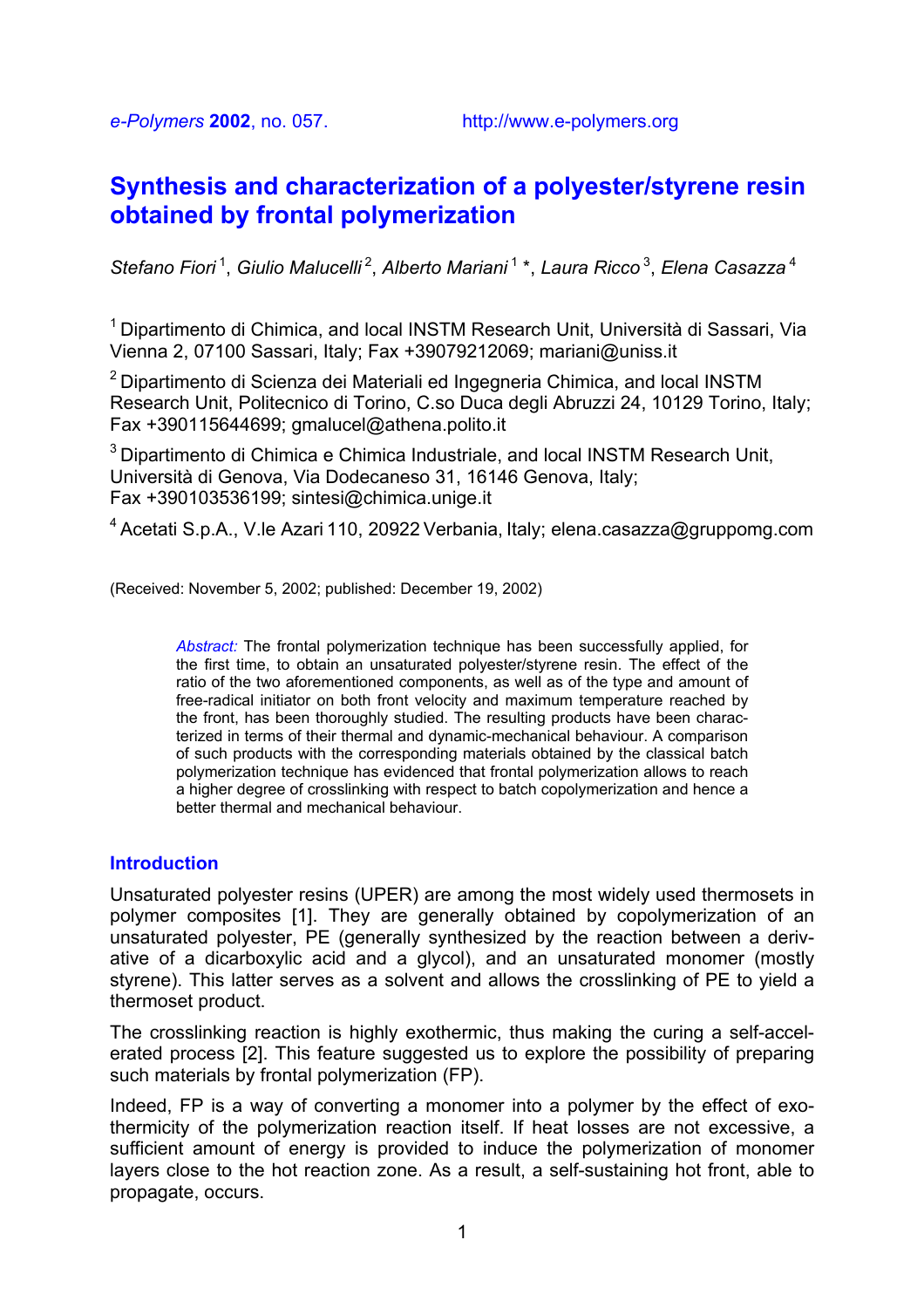After the first findings of Chechilo et al. [3], who polymerized methyl methacrylate under high pressure, an extensive study was performed by Pojman et al. on acrylic monomers [4-6] and epoxy resins [7]. Lately, Mariani et al. reported on the frontal ring opening metathesis polymerization of dicyclopentadiene (DCPD) [8] and successfully used FP for the obtainment of polyurethanes [9,10] and poly(DCPD)/polyacrylate interpenetrating polymer networks [11].

A number of practical applications of FP have been proposed: White et al. reported on the curing of thick composite materials [12], Pojman et al. prepared a thermochromic composite [13], Morbidelli et al. found that unusually homogeneous polymer blends [14] and copolymers [15] with narrow microstructure distribution can be successfully obtained by this technique, and Washington et al. synthesized temperature-sensitive hydrogels [16]. Finally, Mariani et al. prepared polymer-dispersed liquid crystals films having an improved homogeneity [17] and applied FP to the consolidation of porous materials [18].

In this paper, we will present our study on the synthesis and characterization of an UPER and compare its thermal and dynamic-mechanical properties with those of the corresponding material prepared by the classical batch technique.

## **Experimental part**

## *Materials*

Maleic anhydride (MA), 1,2-propane diol (PD), styrene, Aliquat<sup>®</sup> 336 and ammonium peroxodisulfate have been purchased from Aldrich, 2,2'-azoisobutyronitrile (AIBN) and benzoyl peroxide (BPO) from Fluka. All the above materials have been used as received. Aliquat® persulfate (APS) was prepared as described in ref. [19].

#### *Synthesis of the unsaturated polyester*

In a two-neck round bottom flask, 98 g (1.0 mol) of MA and 76 g (1.05 mol) of PD were introduced. The mixture was mechanically stirred for 1 h at 70°C and for 16 h at 120°C at room pressure, and finally for 7 h at 140°C in vacuum (membrane pump). The resultant viscous liquid polyester (Fig. 1), with [η] = 0.04 dl/g in *N*-methyl pyrrolidone at 25°C, was used without further purification.





## *Copolymerizations*

#### Frontal polymerization

In a typical run, a non-adiabatic glass test tube (inner diameter 16 mm) was loaded with the appropriate amounts of PE, styrene and radical initiator (APS or BPO or AIBN). The mixture was shaken to obtain a homogeneous solution, and a K-type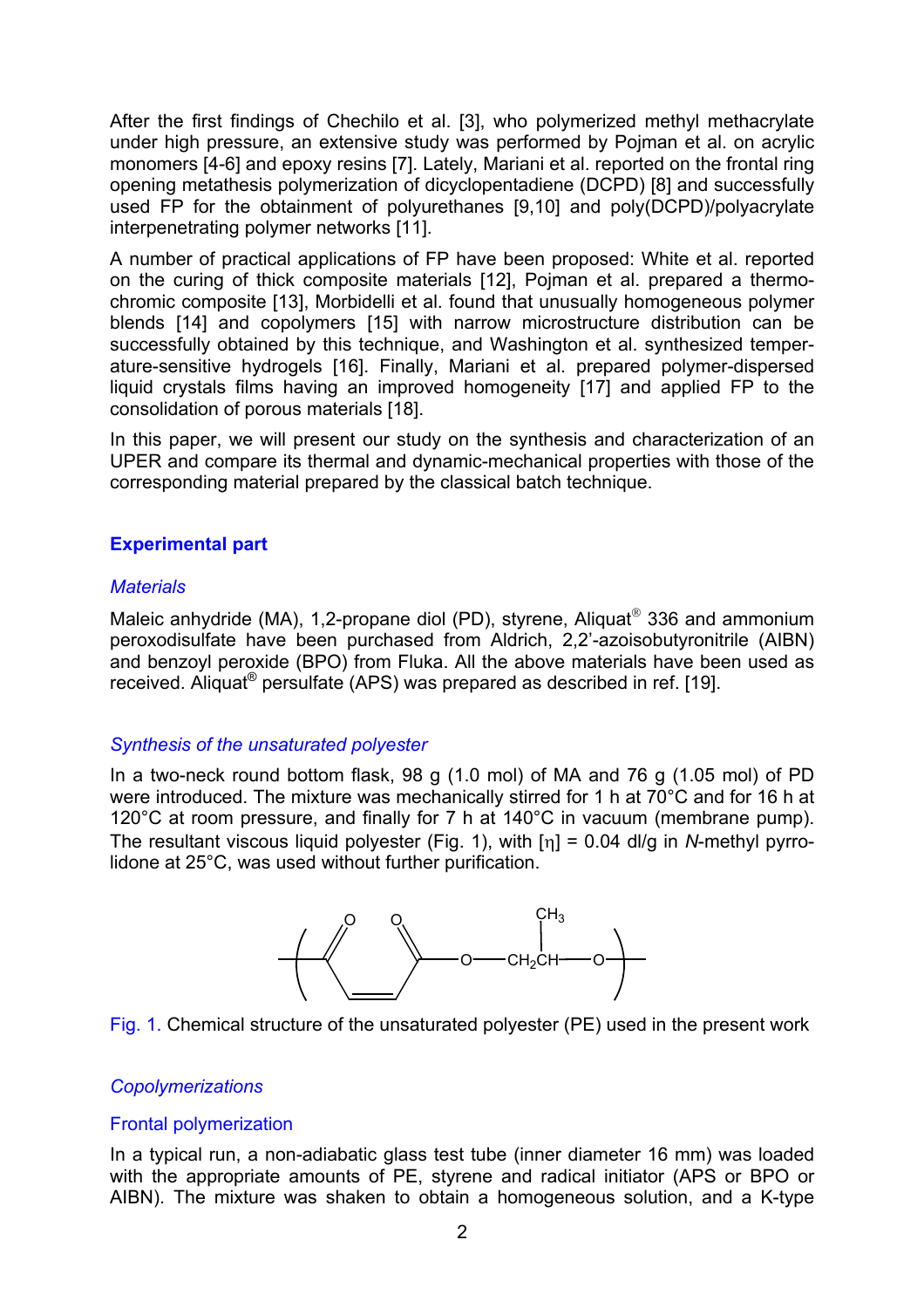thermocouple connected to a digital thermometer was utilized for monitoring the temperature variations (instrument accuracy  $\pm$  0.3°C). The junction was immersed about 4 cm from the free surface of the liquid. The front position  $(\pm 0.5 \text{ mm})$  was recorded as a function of time. The upper layer of the mixture was then heated by a hot soldering iron tip until the formation of a hot propagating front started. Reproducibility of temperature data was within  $\pm 3^{\circ}$ C, and of the front position within  $\pm 0.5$  mm.

### Batch polymerization

In the same reactors and by using the same amounts of materials as given above, reactions were carried out for 1 h at 60°C.

## *Copolymer characterization*

Differential scanning calorimetry was performed with a Mettler DSC 30 instrument in the range from 0 to 200°C, with a heating rate of 10°C/min. For each sample two thermal scans were collected in the aforementioned temperature range.

Dynamic-mechanical thermal analyses (DMTA) were performed on a MKIII Rheometric Scientific instrument at 1 Hz frequency in bending configuration (single cantilever mode). The size of the specimens was *c.* 10 x 5 x 4 mm. The storage modulus *E*', the loss modulus *E*<sup>"</sup> and the loss factor tan  $\delta$  were measured from -30<sup>°</sup>C to the temperature at which the rubbery state was attained (heating rate: 5°C/min). The glass transition temperature  $(T<sub>g</sub>)$  was assumed as the maximum of the loss factor curve.

The gel content was determined by measuring the weight decrease after extraction with  $CHCl<sub>3</sub>$  for 24 h.

### **Results and discussion**

In a first set of experiments, the range of PE and styrene relative compositions has been determined in which their homogeneous mixtures undergo FP. The results reported in Tab. 1 underline that FP takes place if the amount of styrene (*w*s) is within 20 and 40 wt.-% (referred to the total amount of PE + styrene). Indeed, for a styrene content lower than 20 wt.-% no FP has been observed even when larger amounts of BPO (up to 10 mol-%, referred to the amount of styrene) have been used, probably because of the excessive heat dispersion, which does not allow the hot front to selfsustain. Conversely, for  $w_s > 40$  wt.-% a phase separation occurred. In addition, neat styrene does not sustain an FP front.

The dependence of front velocity,  $V_f$ , and the maximum temperature reached by the front (*T*max, as indicated in Fig. 2) on the amount of styrene is also reported in Tab. 1. It is noteworthy that the content of the latter monomer has a considerable effect on  $T_{\text{max}}$ , that ranges from 130°C (for  $w_s$  = 20%) to 202°C (for  $w_s$  = 40%). At variance, the effect on front velocity is less pronounced, viz.,  $V_f = 0.0083$  cm/s for  $w_s = 20 - 30\%$ . and 0.0050 cm/s when *w*s = 40%.

In a second set of experiments, the effect of type and amount of radical initiator has been explored. AIBN, BPO and APS have been chosen as typical initiators belonging to three different chemical classes. All these runs have been performed by keeping the weight fraction of styrene constant at  $w_s = 30\%$ , a choice arising from the consideration that this is the formulation most frequently used in practical applications [1].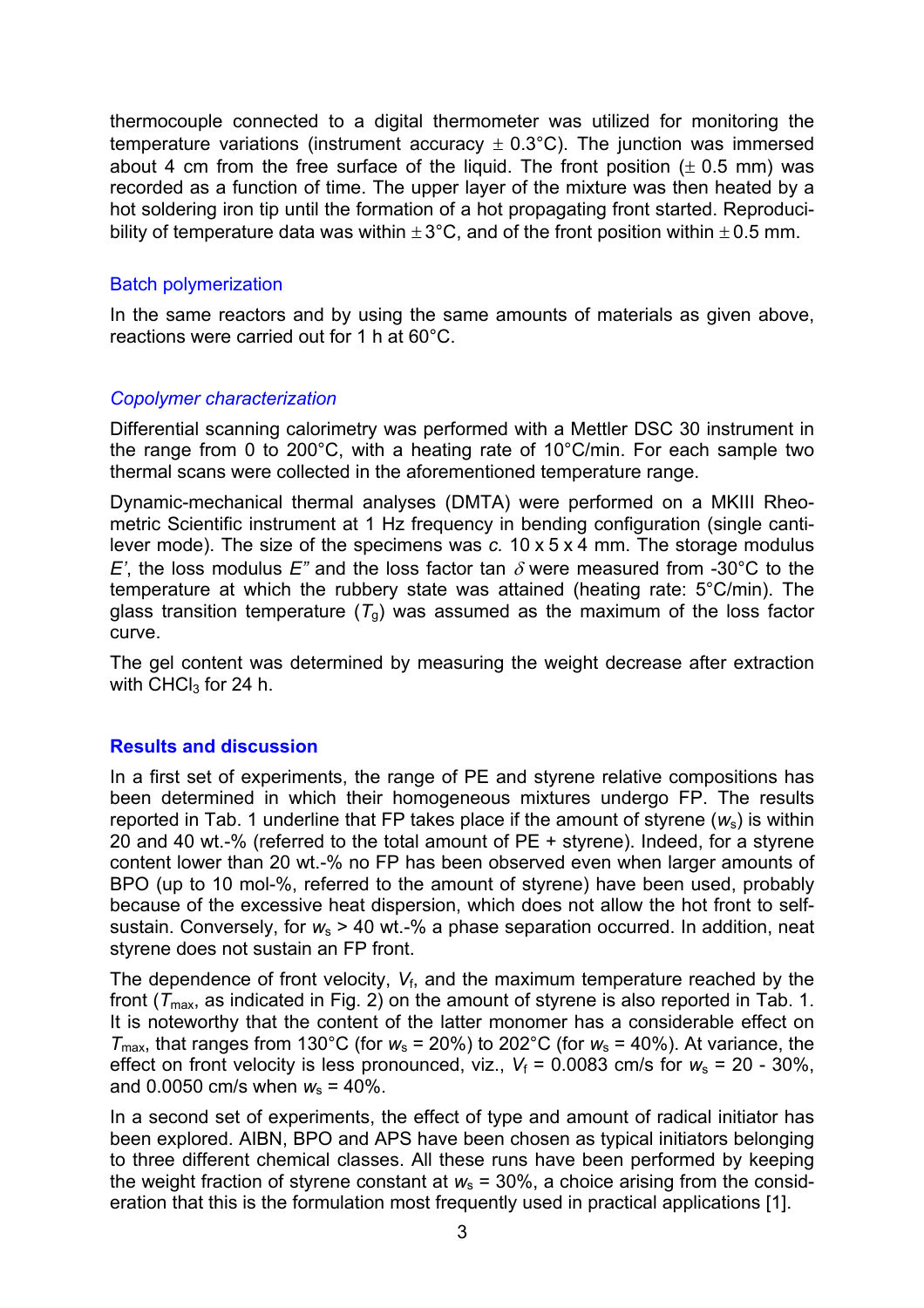| Sample          | $w_S$ in wt.-% | Polymerization<br>mode | $V_f$ in cm/s | $T_{\text{max}}$ in $^{\circ}$ C |
|-----------------|----------------|------------------------|---------------|----------------------------------|
| FP <sub>1</sub> | 20             | FP                     | 0.0083        | 130                              |
| FP <sub>2</sub> | 30             | FP                     | 0.0083        | 172                              |
| FP <sub>3</sub> | 40             | FP                     | 0.0050        | 202                              |
| FP9-11          | < 20           | none                   |               |                                  |
| FP13-15         | > 40           | phase separation       | -             |                                  |

Tab. 1. Effect of styrene content on  $V_f$  and  $T_{\text{max}}$  (conc. of BPO,  $c_{\text{BPO}} = 2$  mol-%)



Fig. 2. Temperature profile of a typical FP sample obtained in the present work (FP2, see Tab. 1)

The position of the propagating front as a function of time for three typical samples, obtained using the above initiators at the concentration  $c<sub>ln</sub> = 3$  mol-%, referred to the amount of styrene, is given in Fig. 3. All three series of data are well fitted by straight lines, thus indicating that *V<sub>i</sub>*'s were constant throughout each run. This finding and the corresponding temperature profiles (an example which has been already reported in Fig. 2) represent a couple of experimental evidences supporting that a *pure* FP occurred. With the term 'pure' we refer to FP as the unique polymerization mode occurring at a given time. In particular, no spontaneous polymerization took place.

By the analysis of Fig. 3 it can be seen that the type of initiator plays an important role on the reaction parameters (see later). Indeed, the different slopes of the straight lines show that the corresponding fronts travelled at different velocities. Namely, at the chosen initiator concentration  $(c<sub>ln</sub> = 3$  mol-%) the samples polymerized by AIBN (sample FP4) and APS (FP5) were characterized by similar  $V_f$ 's  $(= 0.0083$  and  $0.010$ cm/s, respectively), while the presence of BPO resulted in a much higher velocity of propagation (= 0.015 cm/s, FP6). The dependence of this latter on the type and amount of initiator is better evidenced in Fig. 4.

A more or less regular *V*f rise, due to the increasing amount of initiator, characterizes all three systems. Namely, in the considered concentration range (1 - 10 mol-%) AIBN seems to affect  $V_f$  less than the other two initiators, with  $V_f$  ranging between 0.0050 and 0.012 cm/s.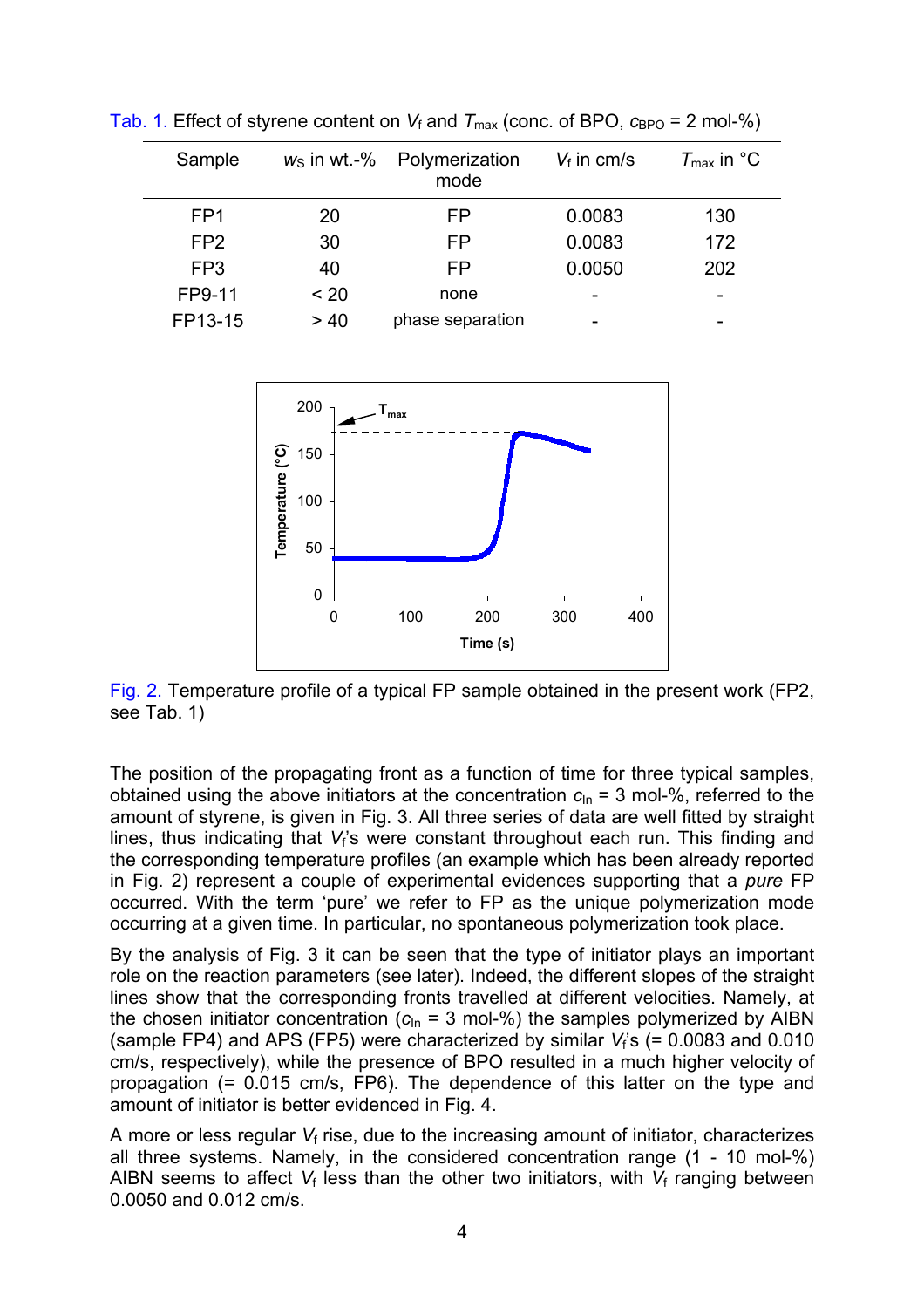

Fig. 3. Front position as a function of time for three typical samples obtained in this work (*w*s = 30 wt.-%, *c*In = 3 mol-%)



Fig. 4. Dependence of  $V_f$  on the type and amount of initiator ( $w_s$  = 30 wt.-%)

Conversely, the effect of BPO is quite remarkable, especially when its concentration is increased from 2 to 3 mol-%. In fact, the corresponding front velocites sharply increased from 0.0083 to 0.015 cm/s. Furthermore, *V*f as high as 0.023 cm/s has been reached for a BPO content of 10 mol-%. An intermediate behaviour is shown by APS, in the presence of which the front velocity increased from 0.0067 cm/min for APS = 1 mol-% to 0.012 cm/s for 10 mol-% of APS.

Fig. 5 shows the effect of the content of the above radical initiators on  $T_{\text{max}}$ . As can be seen for all systems, the higher the initiator content the higher  $T_{\text{max}}$ , but some differences among the three formulations are evident. In particular, AIBN and BPO influenced  $T_{\text{max}}$  more than APS. In fact, when their content was equal to 1 mol-% the corresponding *T*max were relatively low (86 and 95°C for BPO and AIBN, respectively), but for  $c_{\text{In}}$  = 10 mol-%,  $T_{\text{max}}$  as high as 200 (AIBN) and 222°C (BPO) have been reached. The effect of BPO is particularly strong when doubling its amount from 1 to 2 mol-%, which results in a  $T_{\text{max}}$  jump from 86 to 172<sup>o</sup>C.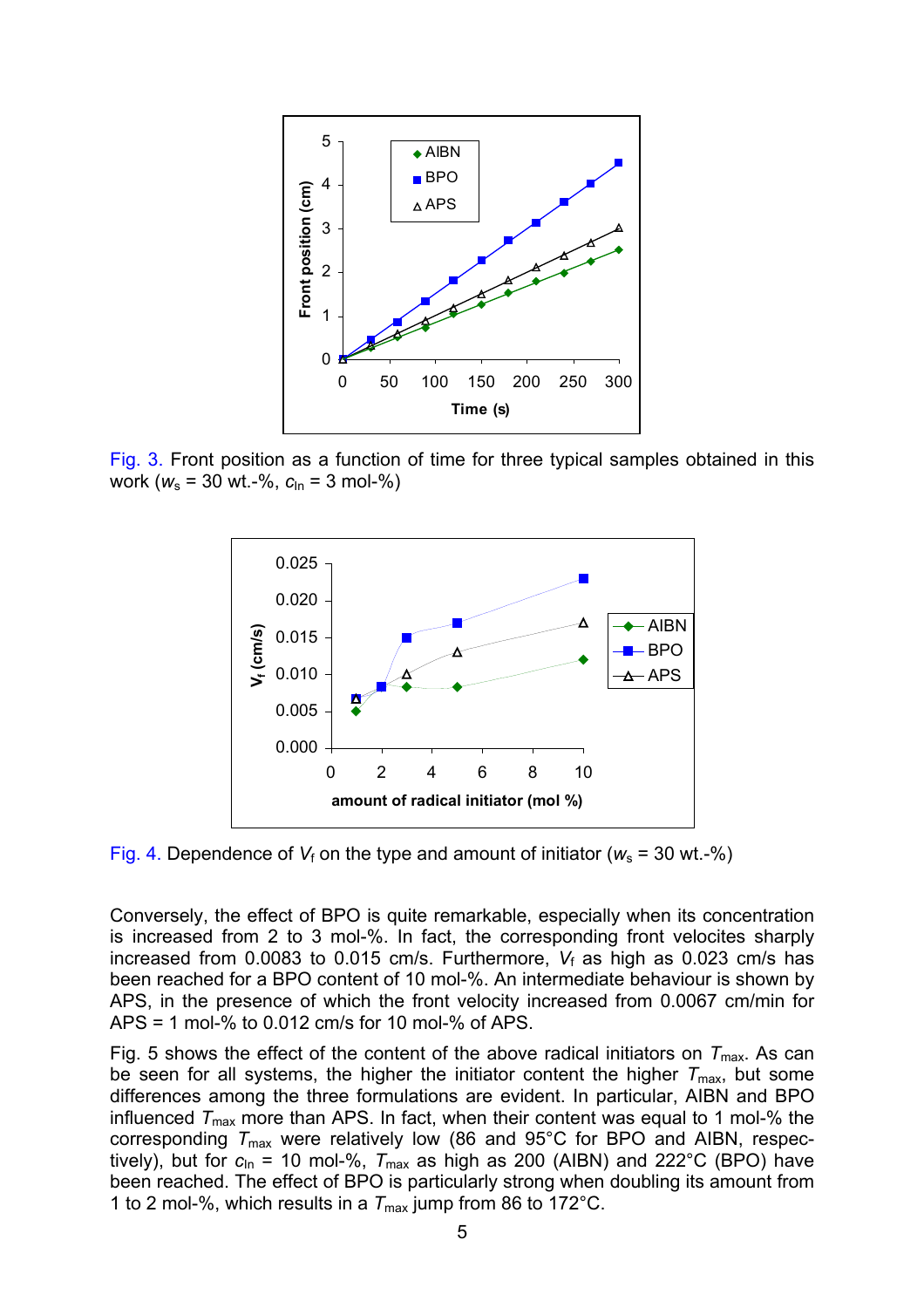

Fig. 5. Dependence of  $T_{\text{max}}$  on the type and amount of initiator ( $w_s$  = 30 wt.-%)

The dependence of  $T_{\text{max}}$  on APS content is much less pronounced; namely, in the considered range (1 - 10 mol-%)  $T_{\text{max}}$  varied only from 136 to 167°C. However, in the case of APS, 10 mol-% corresponds to 24 wt.-% (referred to the total sample weight). Because of this large amount, the above initiator behaves also as an effective diluent of the reaction mixture, thus dispersing heat and not allowing for sharp temperature increments.

#### *Characterization of the copolymers*

In order to compare the copolymers obtained through FP with those prepared by means of traditional batch polymerization, we have investigated some of their thermal and dynamic-mechanical properties. Initially, we made some DSC measurements in order to check whether the copolymerization process was complete or not; as an example, two DSC thermograms related to an FP and a batch copolymer are reported in Fig. 6 (traces A and B, respectively).



Fig. 6. DSC thermograms related to FP5 (traces A and A') and B1 (traces B and B')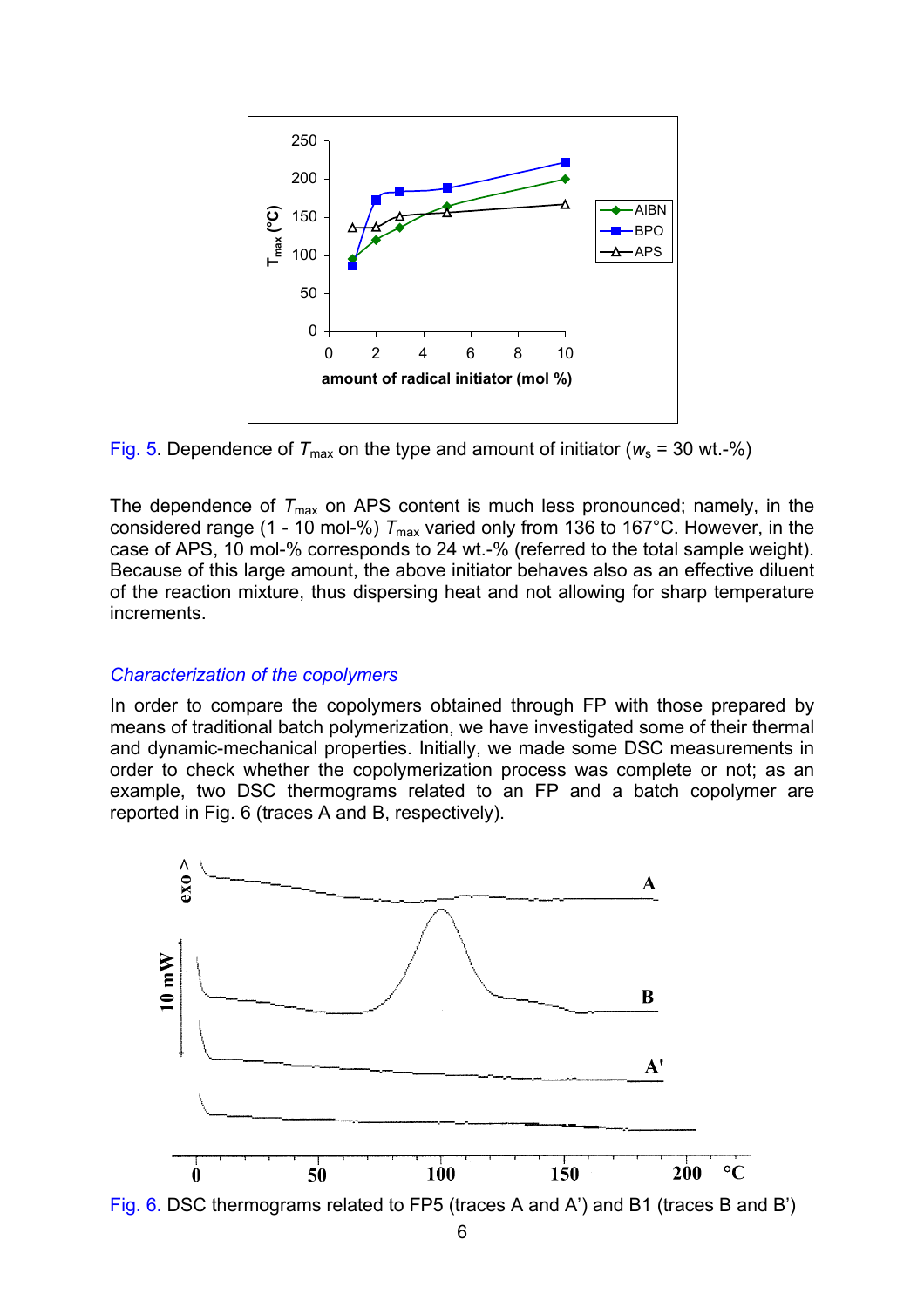First of all, referring to the FP copolymer (FP5), only a very weak exothermal signal related to the occurrence of a residual thermal polymerization is evident (trace A). The signal completely disappears when a second thermal scan is performed on the same sample (trace A').

To the contrary, as far as the batch copolymer B1 is concerned, its thermogram (trace B) shows a big exothermal peak whose maximum is located at about 100°C and is attributed to the large amount of residual polymerization heat. Also this peak disappears when a second thermal scan is carried out on the same sample, as reported in the same figure (trace B'). Therefore, a different thermal behaviour for the two copolymers has to be pointed out: unlike the batch polymerization, FP allows to synthesize in a very fast way copolymers having a higher degree of conversion and hence a higher thermal stability with respect to those obtained by batch polymerization.

For all systems investigated it was not possible to determine  $T<sub>q</sub>$  values by DSC, because of the small variation of the specific heat in the temperature range investigated, even by increasing the heating scan rate [20]. To the contrary, DMTA represents a very sensitive technique in order to evaluate their glass transition temperatures [21]. The  $T_q$  values of the two copolymers, referred to two consecutive DMTA scans performed on the same sample, are collected in Tab. 2.

|  |  |  | Tab. 2. $T_g$ values for the two copolymers determined through DMTA measurements |
|--|--|--|----------------------------------------------------------------------------------|
|  |  |  |                                                                                  |

|                      | $T_q$ in $^{\circ}$ C |                      |  |
|----------------------|-----------------------|----------------------|--|
|                      | $1st$ scan            | 2 <sup>nd</sup> scan |  |
| FP copolymer (FP5)   | 136                   | 153                  |  |
| Batch copolymer (B1) | 92                    | 106                  |  |

As an example, a typical DMTA trace related to the FP5 copolymer is reported in Fig. 7: the presence of a broad peak in the tan  $\delta$  curve is evident, together with a small shoulder located at lower temperatures: the maximum of tan  $\delta$  can be assumed as the  $T_q$  of the sample; the shoulder, which does not disappear when a second scan on the same sample is performed (Fig. 8), can be attributed to small motions of pendant groups (β transition) [22]. The DMTA traces related to a batch copolymer (Fig. 9,  $1^{st}$  scan) show a similar behaviour with respect to the FP curve, but at much lower temperatures the presence of a broad peak and of a small shoulder in the tan  $\delta$  curve is evident. Moreover, the storage modulus of the batch copolymer is characterized by lower values with respect to the FP copolymer.

From the data of Tab. 2 it can be noted that FP copolymers exhibit higher  $T_g$  values with respect to those obtained through batch copolymerisation, i.e., the frontal polymerization allows to reach a higher degree of crosslinking with respect to batch copolymerization. Moreover, if the thermal scan is repeated on the same sample already subjected to DMTA evaluation, a shift of the  $T<sub>q</sub>$  value towards higher temperatures is observed. This behaviour can be explained by an increasing degree of crosslinking due to residual thermal polymerization that takes place during the first heating of the sample.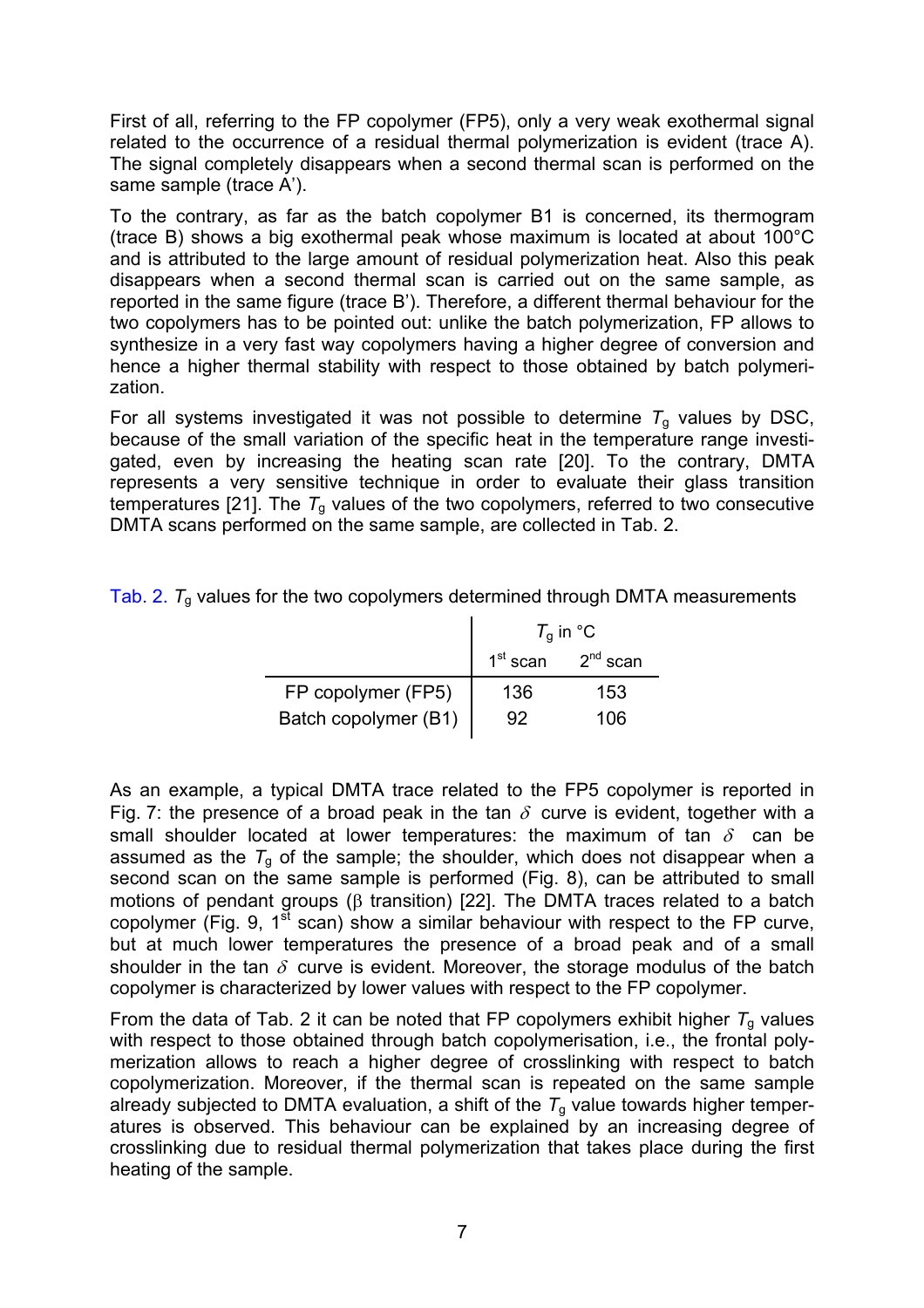Finally, the measurement of the gel content evidenced the following values:

100% for the FP copolymer, and 83% for the batch copolymer.

These data confirm that the degree of crosslinking reached through the FP reaction is larger than that achieved by means of batch copolymerization.



Fig. 7. DMTA spectrum related to a FP copolymer,  $1<sup>st</sup>$  scan



Fig. 8. DMTA spectrum related to a FP copolymer,  $2^{nd}$  scan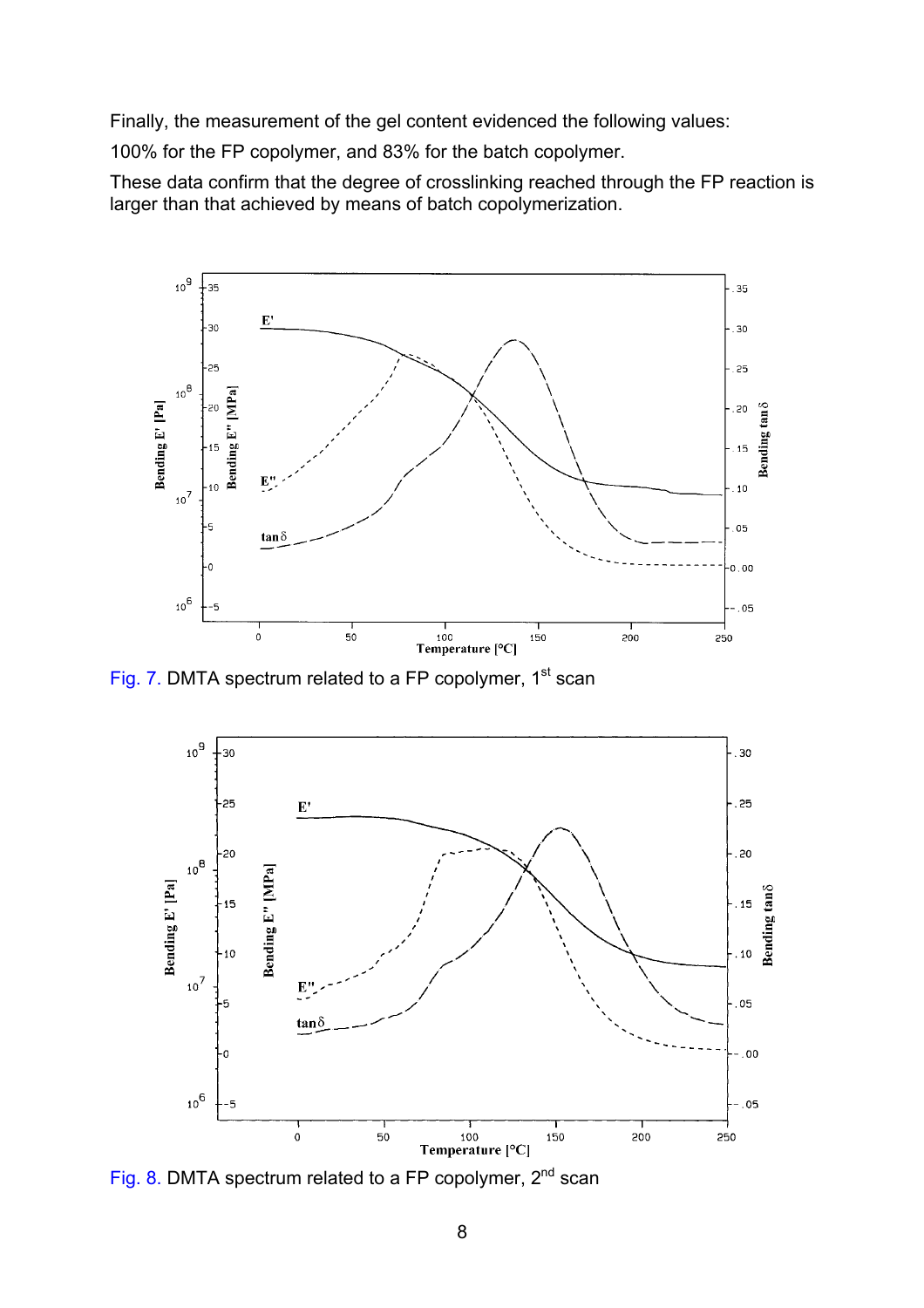

Fig. 9. DMTA spectrum related to a batch copolymer,  $1<sup>st</sup>$  scan

## **Conclusions**

A polyester/styrene resin has been successfully prepared by FP for the first time. The samples have better thermal and mechanical properties than those obtained by the classical batch technique.

Furthermore, FP samples can be obtained in very short times and in quantitative yields. In addition, no special apparatuses are needed.

These findings point out that FP is a convenient alternative way for preparing such materials also in practical applications in which these resins are widely used. It is also noteworthy that under our conditions styrene has been found for the first time to undergo frontal polymerization.

Further studies on different monomers are in progress and will be reported in a subsequent paper [23].

[1] Fradet, A.; Arlaud, P.; in *Comprehensive Polymer Science*, Eastmond, G. C.; Ledwith, A.; Russo, S.; Sigwalt, P.; editors, vol. 5, pp. 331 - 344, Pergamon Press, Oxford **1989**.

[2] Pusatcioglu, S. Y.; Fricke, A. L.; Hassler, J. C.; *J. Appl. Polym. Sci*. **1979**, *24*, 937.

[3] Chechilo, N. M.; Khvilivitskii, R. J.; Enikolopyan, N. S.; *Dokl. Akad. Nauk SSSR* **1972**, *204*, 1180.

[4] Pojman, J. A.; *J. Am. Chem. Soc*. **1991**, *113*, 6284.

[5] Khan, A. M.; Pojman, J. A.; *Trends Polym. Sci.* **1996**, *4*, 253.

[6] Fortenberry, D. I.; Pojman, J. A.; *J. Polym. Sci., Part A: Polym Chem.* **2000**, *38*,  $1129.$